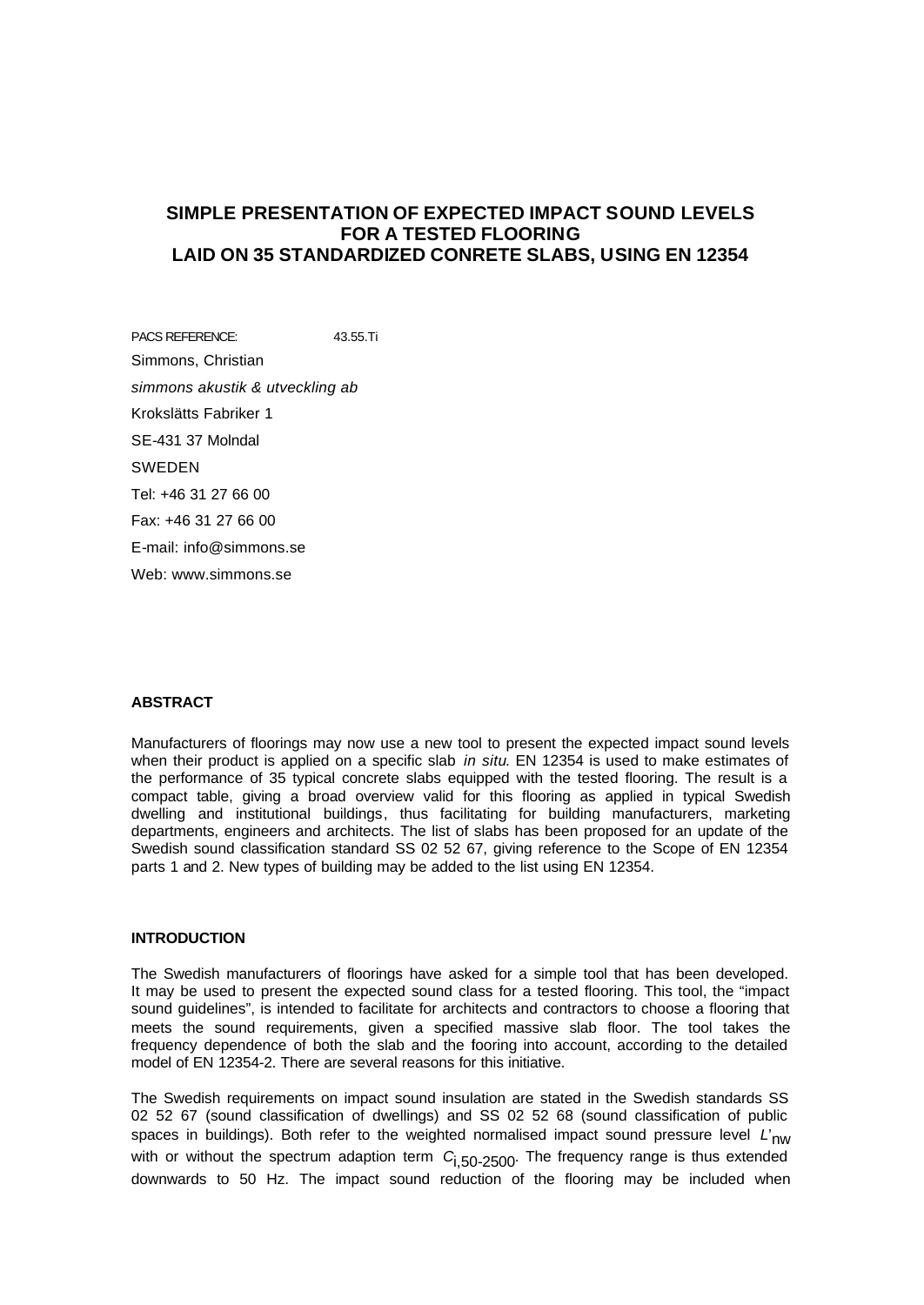conformity tests are being made, according to the standard. This implies that the impact sound improvement ΔL of a flooring has to be tested and declared in the frequency range 50-3150 Hz. The widely used classification of impact sound improvement of floorings (according to SS 02 52 67 encl. B) is however based on the standardised frequency range 100-3150 Hz.

The variation of slab thickness and boundary condititons (i.e. whether the supporting walls allow vibrational energy to leave the slab) imply that the impact sound level of the slabs vary considerably (c.f. Figure 1). The reasons for this is described in an ICA paper [ 2 ]. A combination of a thick concrete slab (with high structural losses) and a flooring with a modest impact sound improvement may fulfill a high sound class. Another slab may require a high performance flooring to fulfill even the basic requirement. Therefore, the previous classification of floorings based on a typical (but not standardised) thin concrete slab with a low structural loss factor is too conservative to be feasible to new building applications.

There are several types of floorings used in the Scandinavian countries, ranging from thin carpets with a medium or soft cushioning foam backing, floating parquets on a thin polyethene foam to heavyweight floating concrete floors. From experience, it is known that the deterioration of the airborne and impact sound insulation at the fundamental resonance frequency of floating floors must be considered with the actual type of slab. The use of the "simplified method" of EN 12354 (using weighted values only) is less reliable, considering our local circumstances, than the detailed method where all calculations are carried out in third octave bands. Reference [ 5 ] describes other properties of constructions typical to the Scandinavian countries.

### **35 TYPICAL SLABS USED IN THE IMPACT SOUND GUIDELINES**

The most common types of Swedish buildings erected over the past 60 years have been described in reference 3 (in Swedish). From this publication, 35 cases were selected and generalized with respect to room sizes, types of slab and number of supporting heavyweight concrete wall structures. Some examples are presented in Table 1 and Figure 1. A complete list will be published in SS 02 52 67 after it has been notified at CEN.

| $\overline{1}$  | Slab type, cm<br>concrete                    | House type, typical<br>period                        | No of heavy wall<br>supports | Room type                            | <b>Note</b> |
|-----------------|----------------------------------------------|------------------------------------------------------|------------------------------|--------------------------------------|-------------|
| 1 <sub>b</sub>  | 10 cm (with render<br>on wood panel)         | $\overline{\phantom{a}}$ " $\overline{\phantom{a}}$  | 3.                           | Common room<br>5x4 m <sup>2</sup> .  | 1.          |
| 1 <sub>c</sub>  | 10 cm (top layer<br>removed)                 | $\mathbf{H}$                                         | 2.                           | Space $2x2$ m <sup>2</sup> .         | 2           |
| 2a              | 14 cm                                        | 1930-1940, brick or<br>aerated concrete in<br>facade | 3.                           | Common room<br>5x4 $m^2$ .           | 3.          |
| 2 <sub>b</sub>  | 16 cm                                        | $\mathbf{H}$                                         | 3.                           | Common room<br>5x4 $m^2$ .           | 4.          |
| 3a              | 12 cm                                        | 1950, light weight facades                           | 2, in parallel               | Common room<br>5x4 $m^2$ .           |             |
| 6a              | 18 cm                                        | 1960, light weight facades                           | 2, in parallel               | Open plan<br>$5x10 \text{ m}^2$ .    |             |
| 10 <sub>c</sub> | 25 cm                                        | 1990-, cast in situ                                  | 3.                           | Common room,<br>5x4 $m^2$ ,          |             |
| 10 <sub>e</sub> | 27 cm                                        | 1990-, office type, precast<br>slabs, steel columns  | $\Omega$                     | Space $2x3 \overline{m}^2$           |             |
| 11 <sub>c</sub> | 20 cm HD/F120 255<br>kg/m <sup>2</sup> , 9 m | $\cdot$ " $\cdot$ "                                  | 2.                           | Common room,<br>5x4 m <sup>2</sup> . | 5.          |
| 11f             | —" —                                         | $\overline{\mathcal{F}}$                             | 1.                           | Space $2x3 \text{ m}^2$              |             |

*Table 1. Typical cases in Swedish buildings, examples, from ref. [ 2 ].*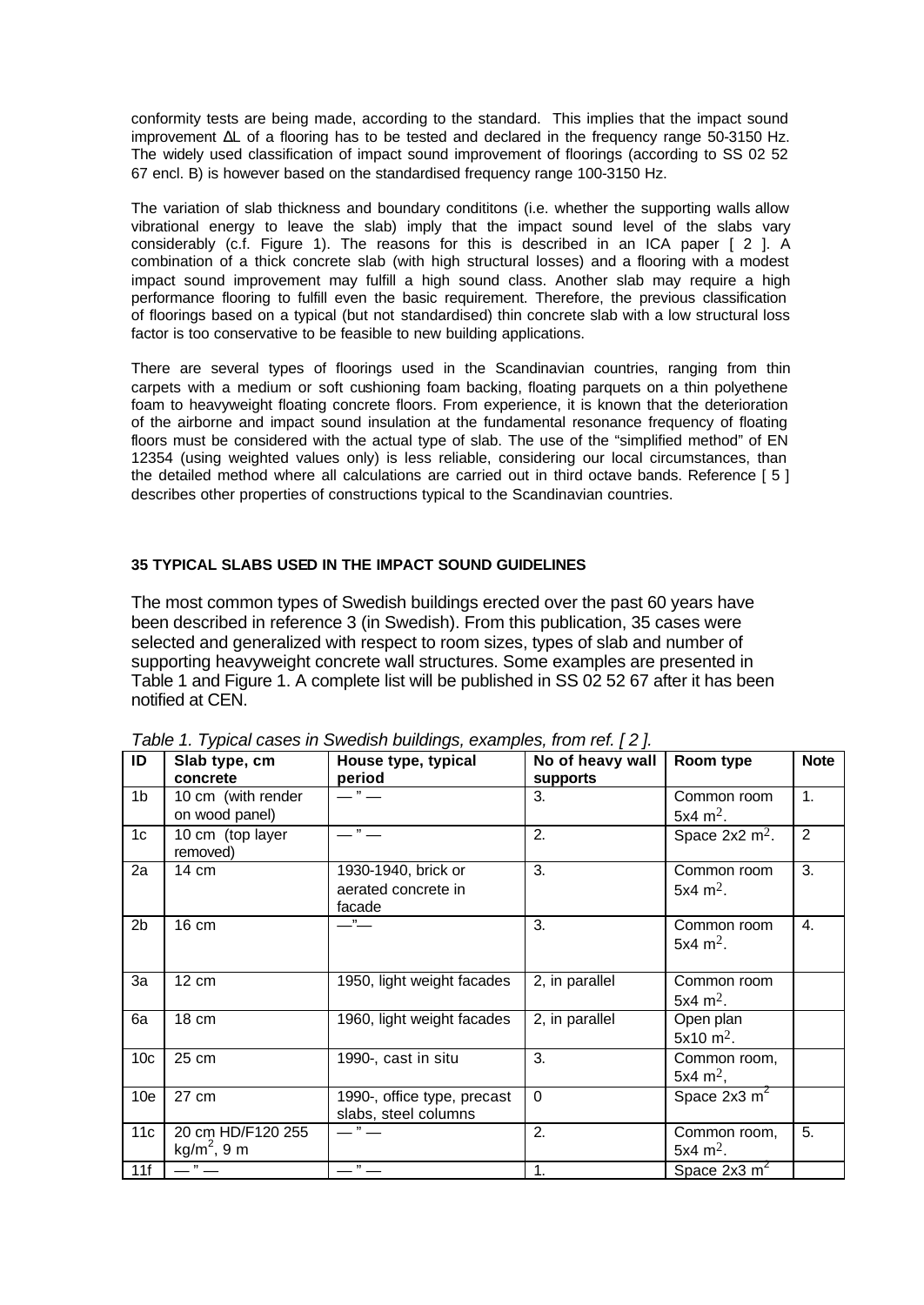

*Figure 1. Impact sound pressure levels of the cases given in Table 1. The variation in level and shape of the curves indicates that the performance of a specific flooring will depend on the slab and boundary condtitions.*

# **CALCULATIONS OF IMPACT SOUND PRESSURE LEVEL WITH FLOORING**

For each case in Table 1, the normalised impact sound pressure without flooring was calculated using the BASTIAN® software (which is based on EN 12354-2), ref. [4]. To facilitate the application of the guidelines, a margin was included by increasing all of the calculated values by 3 dB. This margin is by no means "safe" but merely choosen as a reasonable margin, as it is based on common practice. The margin may need to be revised when further empirical experience has been achieved. The resulting values are given in Table 2.

The calculation with and without flooring is illustrated by Figure 1. The calculation procedure is straight forward. Given the reduction of impact sound insulation, determined according to EN ISO 140-8, the impact sound level of the 35 slabs with the flooring is estimated in each frequency band (50-3150 Hz) by subtracting the values in Table 1 with the reduction values. From these estimated values, the weighted impact sound pressure level *L*'nw and the spectrum adaption terms (*C*i ; *C*i,50-2500) may readily be calculated.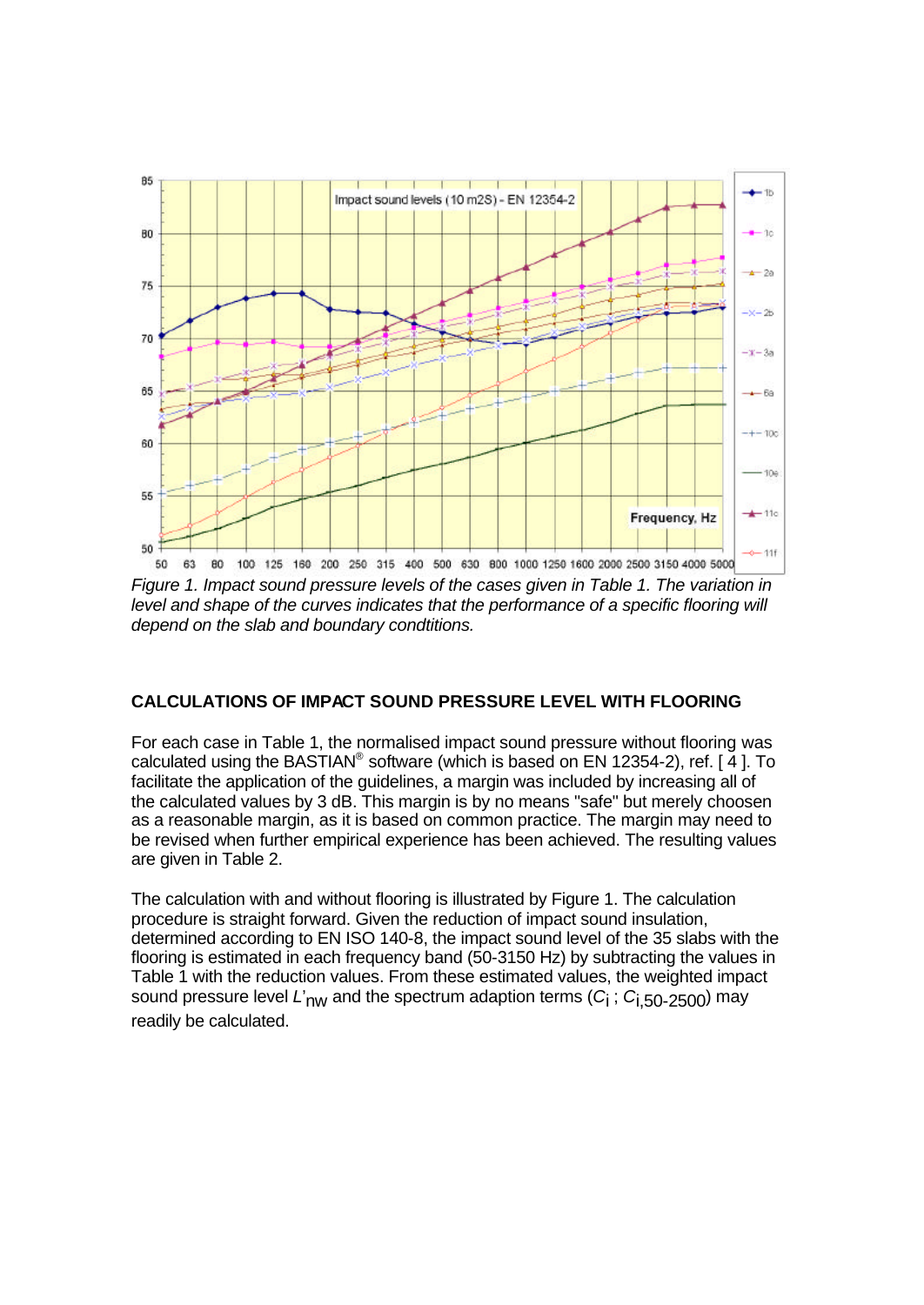

**Impact sound pressure level** *in situ* **(dB, normalized to 10 m<sup>2</sup> S)**

*Figure 2: Calculated impact sound pressure level, vertical direction (normalised). With (—) and without (- -) flooring with elastic foam backing. Slab floor: Hollow precast concrete slab 200 mm with 25 mm cast topping concrete, 385 kg/m<sup>2</sup> . Common room, size 5 x 4 m<sup>2</sup> . One concrete partition wall 200 mm (continous), one light weight facade and 2 interior light weight walls. With the demonstrated flooring, sound class C is fulfilled (L'nw + Ci,50-3150 56 dB, the requirement is 58 dB). Airborne sound insulation in this case: R'w + C50-3150 55 dB, the requirement is 52 dB.*

| rapic 2. mipaci sodna pressare levels for cases listed in Table 1. |      |           |      |           |      |      |      |      |      |                                         |           |      |      |      |      |      |      |      |      |
|--------------------------------------------------------------------|------|-----------|------|-----------|------|------|------|------|------|-----------------------------------------|-----------|------|------|------|------|------|------|------|------|
| Frequency<br>' Slab type                                           | 50   | 63        | 80   | 100       | 125  | 160  | 200  | 250  | 315  | 400                                     | 500       | 630  | 800  | 1000 | 1250 | 1600 | 2000 | 2500 | 3150 |
| 1 <sub>b</sub>                                                     | 73.3 | 74.7      | 76.0 | 76.8      | 77,3 | 77.3 | 75,8 | 75,5 | 75,4 | 74,4                                    | 73,6      | 72,9 | 72,5 | 72,5 | 73,2 | 73.9 | 74.5 | 75.1 | 75,4 |
| 1c                                                                 | 71,3 | 72,0      | 72,6 | 72,4      | 72,7 | 72,2 | 72,2 | 72,5 | 73,3 | 74,0                                    | 74,6      | 75,2 | 75,9 | 76,5 | 77,2 | 77,9 | 78,6 | 79,2 | 80,0 |
| 2a                                                                 | 67.8 | 68.4      | 69.1 | 69,2      | 69,6 | 69,5 | 70.2 | 70,9 | 71,6 | 72,3                                    | 72,9      | 73,6 | 74,1 | 74,7 | 75,3 | 76.1 | 76.7 | 77.2 | 77,8 |
| 2 <sub>b</sub>                                                     | 65,6 | 66.4      | 67.0 | 67,3      | 67,6 | 67,8 | 68,4 | 69,1 | 69,8 | 70,5                                    | 71.1      | 71.7 | 72,3 | 72.9 | 73,6 | 74.2 | 74.9 | 75,5 | 76,0 |
| 3a                                                                 | 67.7 | 68,4      | 69.1 | 69,8      | 70.4 | 70.7 | 71,3 | 72,0 | 72,6 | 73,4                                    | 74,1      | 74,6 | 75,3 | 76,0 | 76,6 | 77.2 | 77.9 | 78.4 | 79,1 |
| 6a                                                                 | 66.3 | 66.8      | 67.0 | 67,8      | 68,6 | 69,3 | 69,9 | 70,5 | 71.2 | 71.7                                    | 72,4      | 72,9 | 73,5 | 73.9 | 74,5 | 74.9 | 75.4 | 75.9 | 76,4 |
| 10c                                                                | 58.3 | 59.0      | 59.6 | 60,6      | 61.7 | 62,4 | 63,1 | 63,7 | 64,4 | $65,0$ 65,7                             |           | 66,3 | 66,9 | 67.4 | 68,0 | 68,6 | 69.2 | 69.7 | 70.2 |
| 10e                                                                | 53,6 | 54,2      | 54.9 | 55,9      | 57,0 | 57,7 | 58,4 | 59,0 | 59,8 |                                         | 60,5 61,1 | 61,7 | 62,5 | 63,1 | 63,7 | 64,3 | 65,0 | 65.9 | 66,6 |
| 11с                                                                | 64.8 | 65,8      | 67.1 | 68,0      | 69,2 | 70,5 | 71.7 | 72,9 | 74,0 | 75,2                                    | 76,4      | 77,6 | 78,8 | 79,8 | 81,0 | 82.1 | 83.2 | 84.4 | 85,5 |
| 11f                                                                |      | 54.3 55.2 |      | 56,4 57,9 | 59,3 |      |      |      |      | 60,5 61,7 62,8 64,1 65,3 66,4 67,6 68,7 |           |      |      | 69,9 | 71.0 | 72.2 | 73.5 | 74.7 | 76.0 |

*Table 2. Impact sound pressure levels for cases listed in Table 1.*